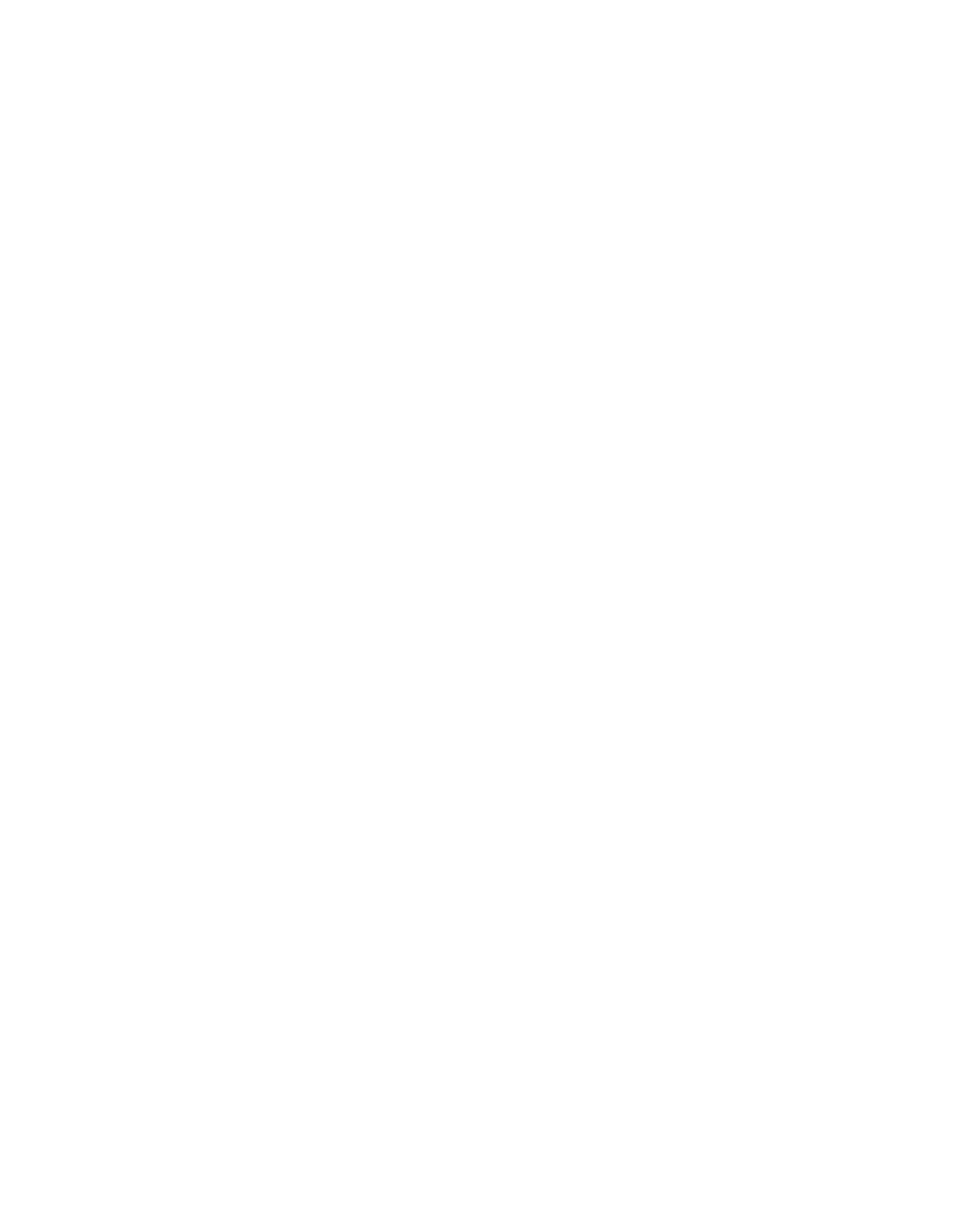### **Table of Contents**

| Section     |             |  | <b>Page</b> |
|-------------|-------------|--|-------------|
| 1           |             |  |             |
|             | 1.1<br>1.2. |  |             |
| $2_{\cdot}$ |             |  |             |
|             | 2.1         |  |             |
|             | 2.2         |  |             |
|             | 2.3         |  |             |
|             | 2.4         |  |             |
|             | 2.5         |  |             |
| 3.          |             |  |             |
|             | 3.1         |  |             |
|             | 3.2         |  |             |
|             | 3.3         |  |             |
|             | 3.4         |  |             |
|             |             |  |             |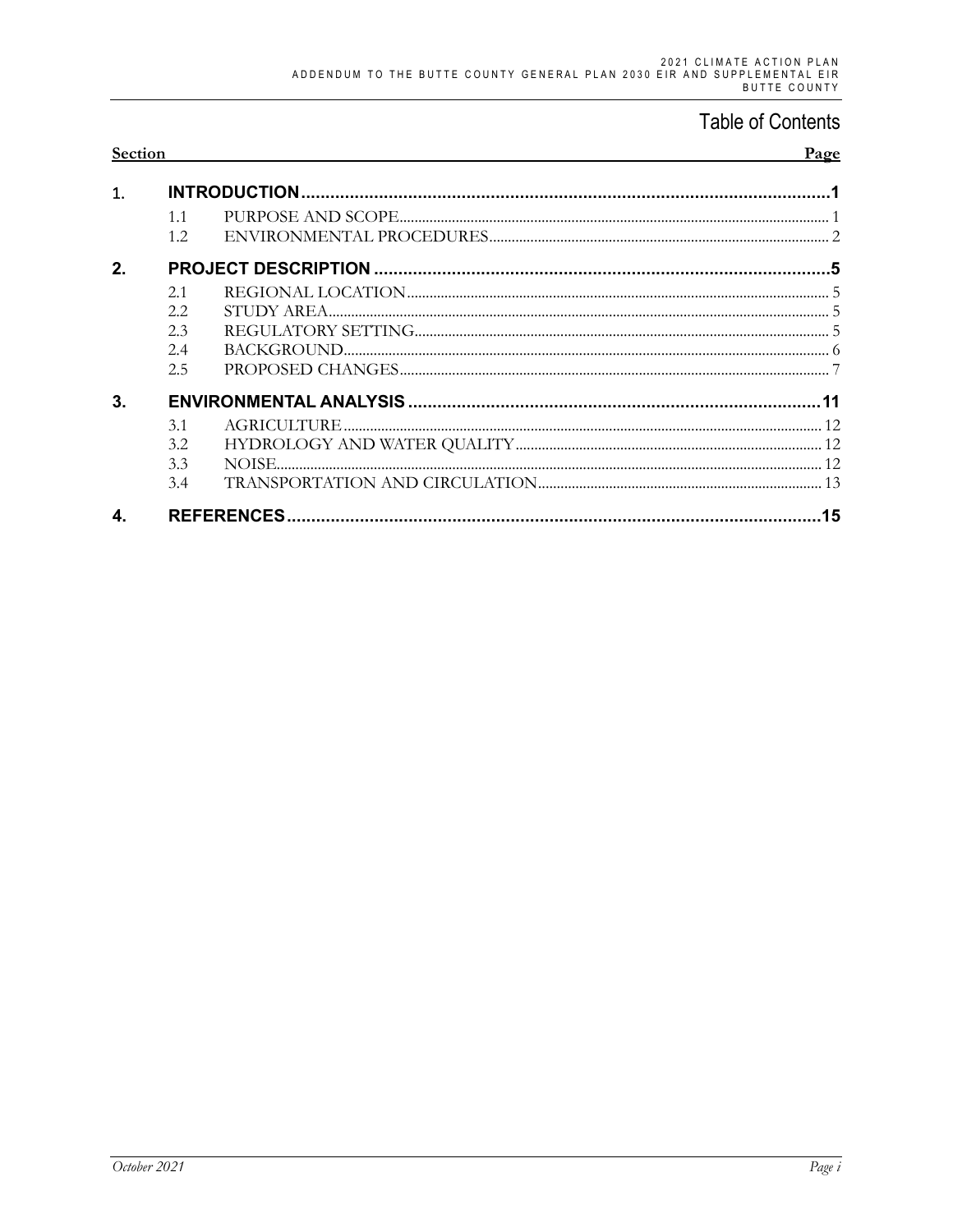#### Table of Contents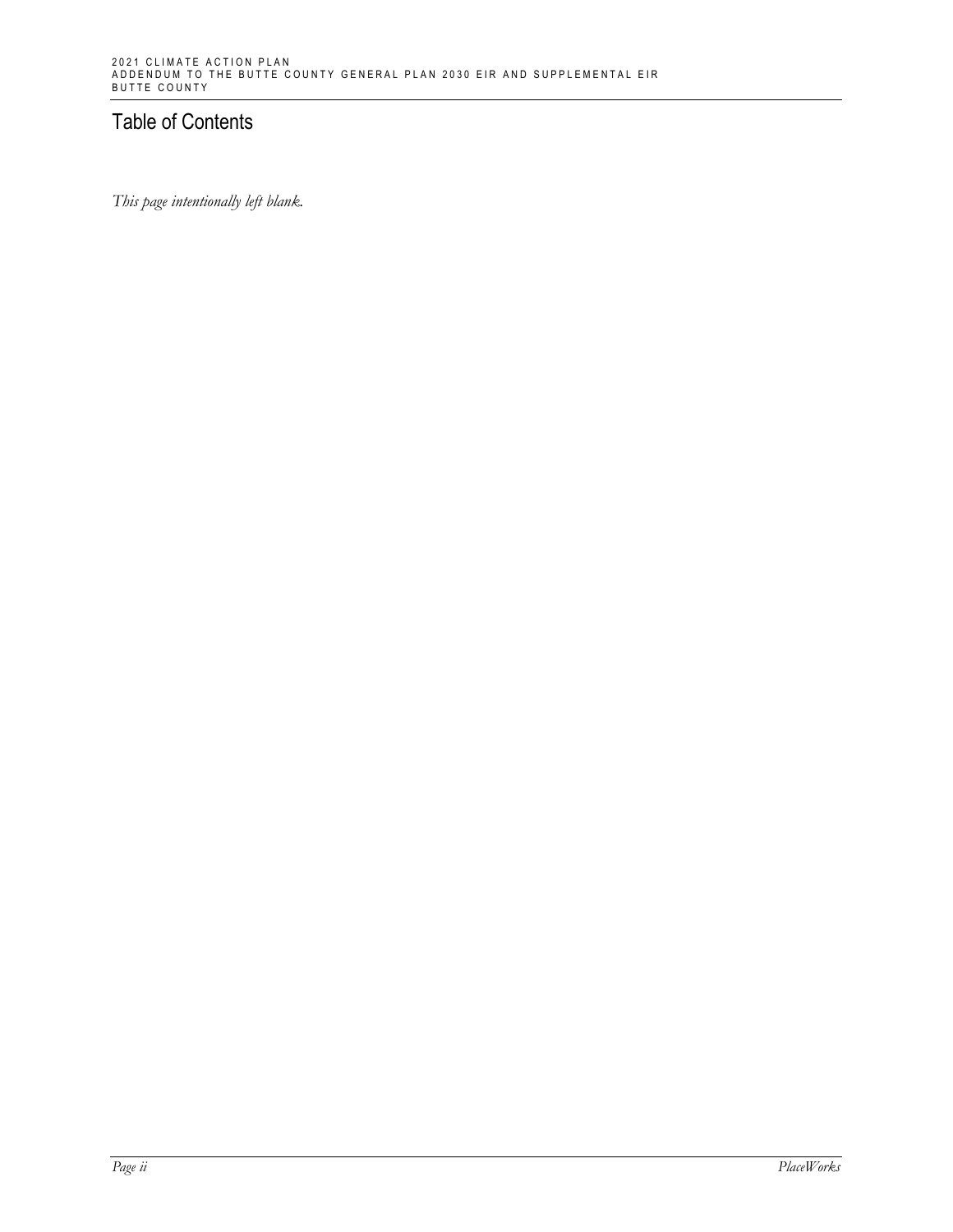# **1.1 PURPOSE AND SCOPE**

This document is an Addendum to the Butte County General Plan 2030 Environmental Impact Report (General Plan EIR), State Clearinghouse (SCH) No. 2008092062. The project analyzed in the General Plan EIR is the Butte County General Plan 2030 (2030 General Plan). The County of Butte (County) certified the General Plan EIR and approved the project in April 2010 (Butte County 2010a, 2010b).

The California Environmental Quality Act (CEQA), California Public Resources Code Sections 21000 et seq. and the CEQA Guidelines (California Code of Regulations [CCR] Sections 15000 et. seq.), recognize that between the date an environmental document is completed and the date the project is fully implemented, one or more of the following changes may occur: (1) the project may change; (2) the environmental setting in which the project is located may change; (3) laws, regulations, or policies may change in ways that impact the environment; and/or (4) previously unknown information can arise. Before proceeding with a project, CEQA requires the lead agency to evaluate these changes to determine whether they affect the conclusions in the environmental document.

Following the adoption of the 2030 General Plan in October 2010, the County proceeded with several key steps to implement the General Plan, including identifying needed changes and corrections, and updating the Zoning Ordinance to bring it into conformance with the 2030 General Plan. In November 2012, the County amended the 2030 General Plan and prepared a Supplemental EIR (SCH No. 2012072025; Butte County 2012) for the amended 2030 General Plan and Zoning Ordinance Update. In February 2014, the County adopted the Butte County 2014 Climate Action Plan (2014 CAP), which was an implementation program (COS-A1.1) of the 2030 General Plan (Butte County 2014). The County prepared the first Addendum to the 2030 General Plan EIR demonstrating that the 2014 CAP did not result in a new impact or a substantial increase in magnitude of impacts evaluated in the General Plan EIR. In October 2016, the County amended the General Plan's Health and Safety Element, Land Use Element, Building Code, and Zoning Ordinance to achieve consistency with state requirements and to understand potential impacts related to an extreme flooding event, characterized as a 200-year flood. The County prepared the second Addendum to the 2030 General Plan EIR demonstrating that the General Plan and Zoning Code revisions did not result in a new impact or a substantial increase in magnitude of impacts evaluated in the General Plan EIR. Together, the 2030 General Plan, the 2014 CAP, and the General Plan EIR with all addenda, are considered the "Approved Project" and the "Certified EIR," respectively.

The "Modified Project" is the 2021 Climate Action Plan (2021 CAP), which is an update to the 2014 CAP. The 2021 CAP analyzes Butte County's progress in meeting its greenhouse gas (GHG) reduction targets and proposes new goals and strategies to achieve more significant and longer-term GHG reductions through 2050 and beyond. The 2021 CAP also presents a work plan and monitoring program for the County to track progress in GHG reduction over time and maintain the status of the 2021 CAP as a qualified GHG-reduction strategy for the purposes of CEQA streamlining.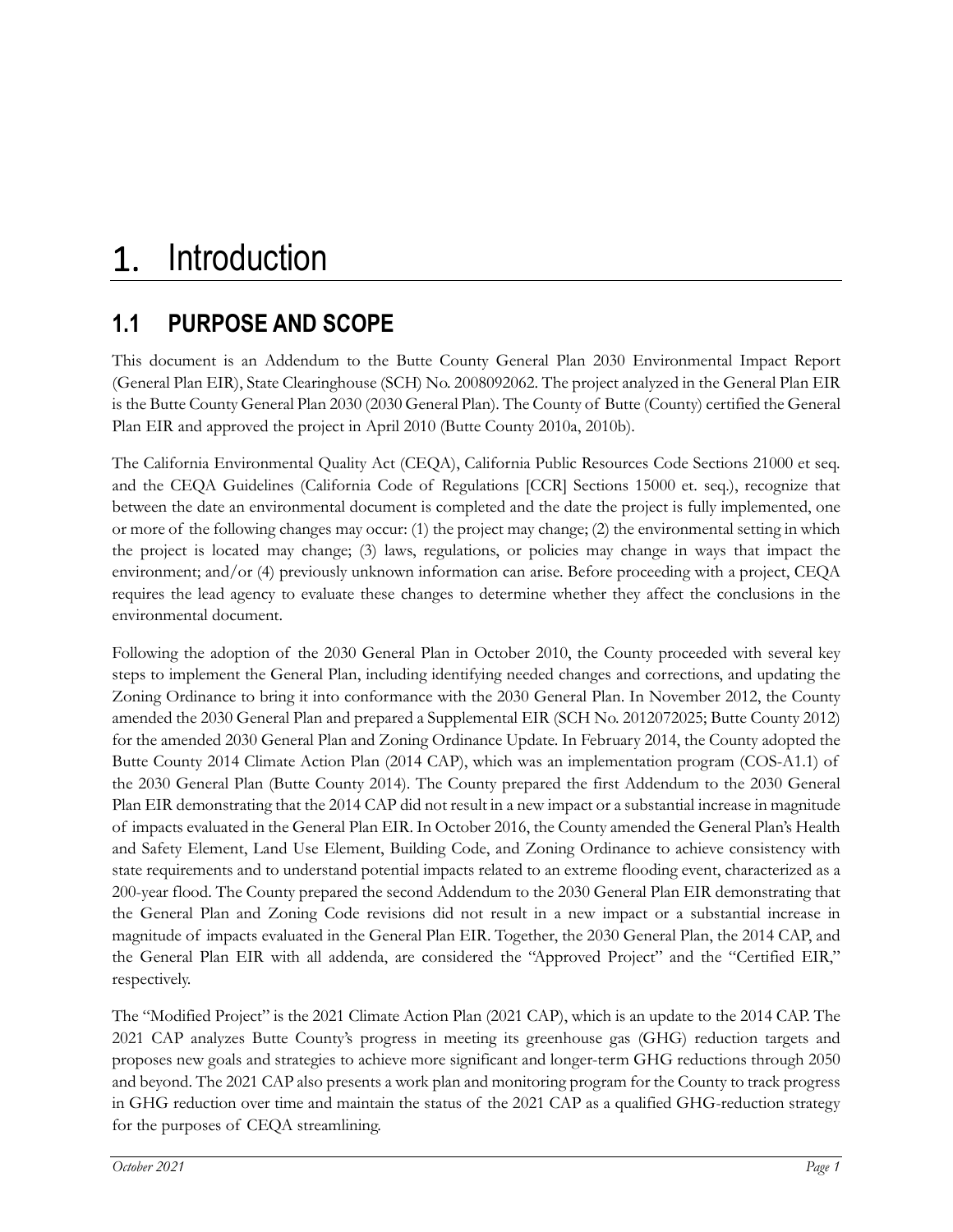The purpose of this Addendum to the Certified EIR, herein referred to as "Addendum," is to analyze the impacts of the Modified Project, as required pursuant to the provisions of CEQA and the CEQA Guidelines. A detailed description of the Approved Project and the Modified Project is provided in Chapter 2, Project Description, of this document. Pursuant to the provisions of CEQA and the CEQA Guidelines, the County is the lead agency charged with the responsibility of deciding whether to approve the proposed action.

## **1.2 ENVIRONMENTAL PROCEDURES**

Pursuant to CEQA Section 21166 and CEQA Guidelines Section 15162, when an EIR has been certified or a negative declaration adopted for a project, no subsequent EIR or negative declaration shall be prepared for the project unless the lead agency determines that one or more of the following conditions are met:

- Substantial project changes are proposed that will require major revisions of the previous EIR or negative declaration due to the involvement of new significant environmental effects or a substantial increase in the severity of previously identified significant effects;
- Substantial changes would occur with respect to the circumstances under which the project is undertaken that require major revisions to the previous EIR or negative declaration due to the involvement of new significant environmental effects or a substantial increase in the severity of previously identified significant effects; or
- New information of substantial importance that was not known and could not have been known with the exercise of reasonable diligence at the time the previous EIR was certified, or the negative declaration was adopted shows any of the following:
	- a) The project will have one or more significant effects not discussed in the previous EIR or negative declaration.
	- b) Significant effects previously examined will be substantially more severe than identified in the previous EIR.
	- c) Mitigation measures or alternatives previously found not to be feasible would in fact be feasible and would substantially reduce one or more significant effects of the project, but the project proponent declines to adopt the mitigation measures or alternatives.
	- d) Mitigation measures or alternatives that are considerably different from those analyzed in the previous EIR would substantially reduce one or more significant effects on the environment, but the project proponent declines to adopt the mitigation measures or alternatives.

Where none of the conditions specified in CEQA Guidelines Section 1516[21](#page-5-0) are present, the lead agency must determine whether to prepare an Addendum or whether no further CEQA documentation is required (CEQA Guidelines Section 15162[b]). An Addendum is appropriate where some minor technical changes or additions to the previously Certified EIR are necessary, but there are not any new or substantially more severe significant impacts (CEQA Guidelines Section 15164).

<span id="page-5-0"></span><sup>1</sup> See also Section 15163 of the CEQA Guidelines, which applies the requirements of Section 15162 to supplemental EIRs.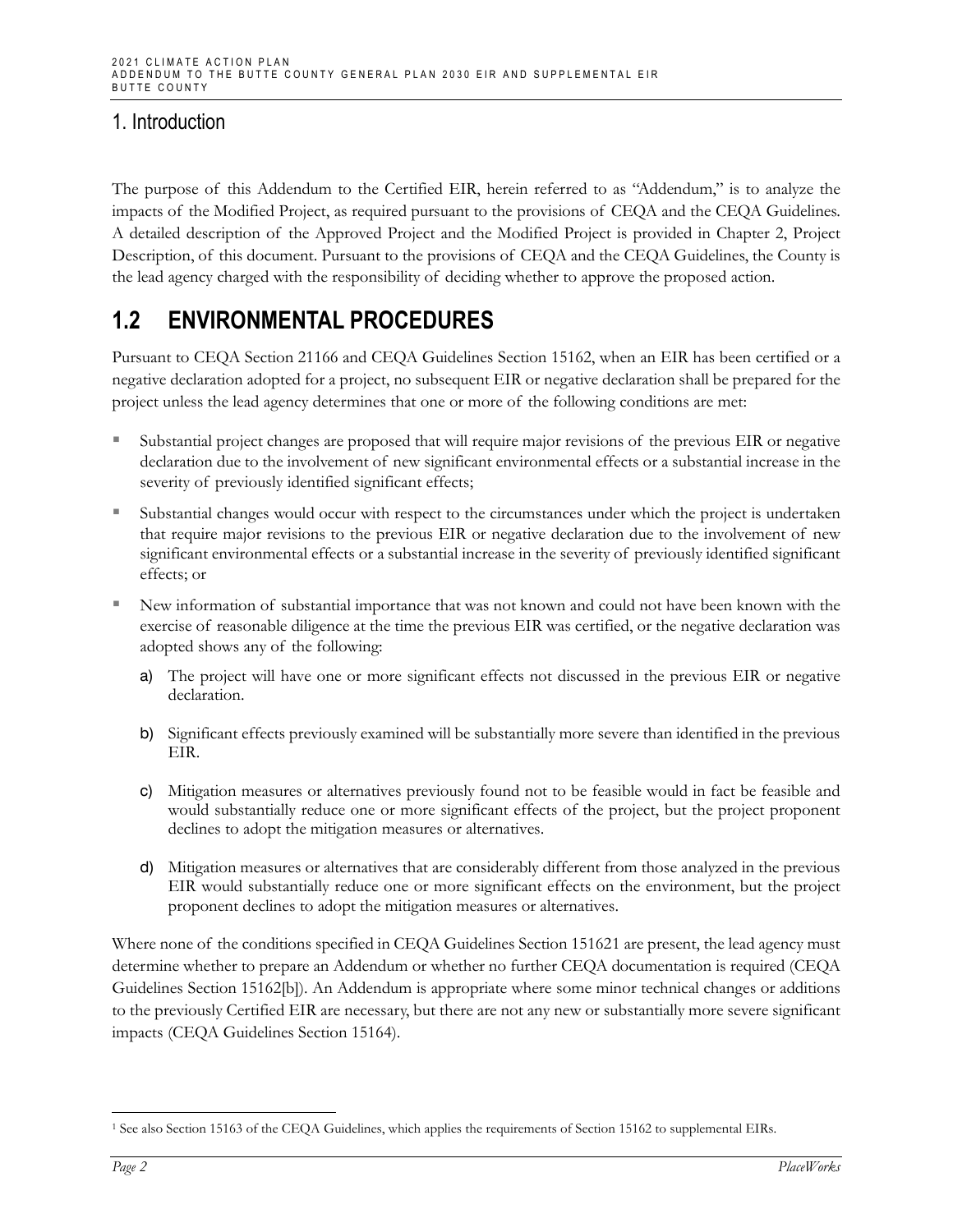In accordance with the CEQA Guidelines, the County has determined that this Addendum to the Certified EIR is the appropriate environmental clearance for the Modified Project. This Addendum reviews the changes proposed by the Modified Project and examines whether, as a result of any changes or new information, a subsequent EIR may be required. This examination includes an analysis of the provisions of CEQA Section 21166 and CEQA Guidelines Section 15162 and their applicability to the Modified Project.

This Addendum does not reevaluate impacts that have already been addressed and/or mitigated by the Certified EIR. Impacts that would remain the same or would not increase the level of severity with implementation of the proposed modifications to the project are assumed to be fully analyzed by and consistent with the Certified EIR and are not analyzed in this Addendum.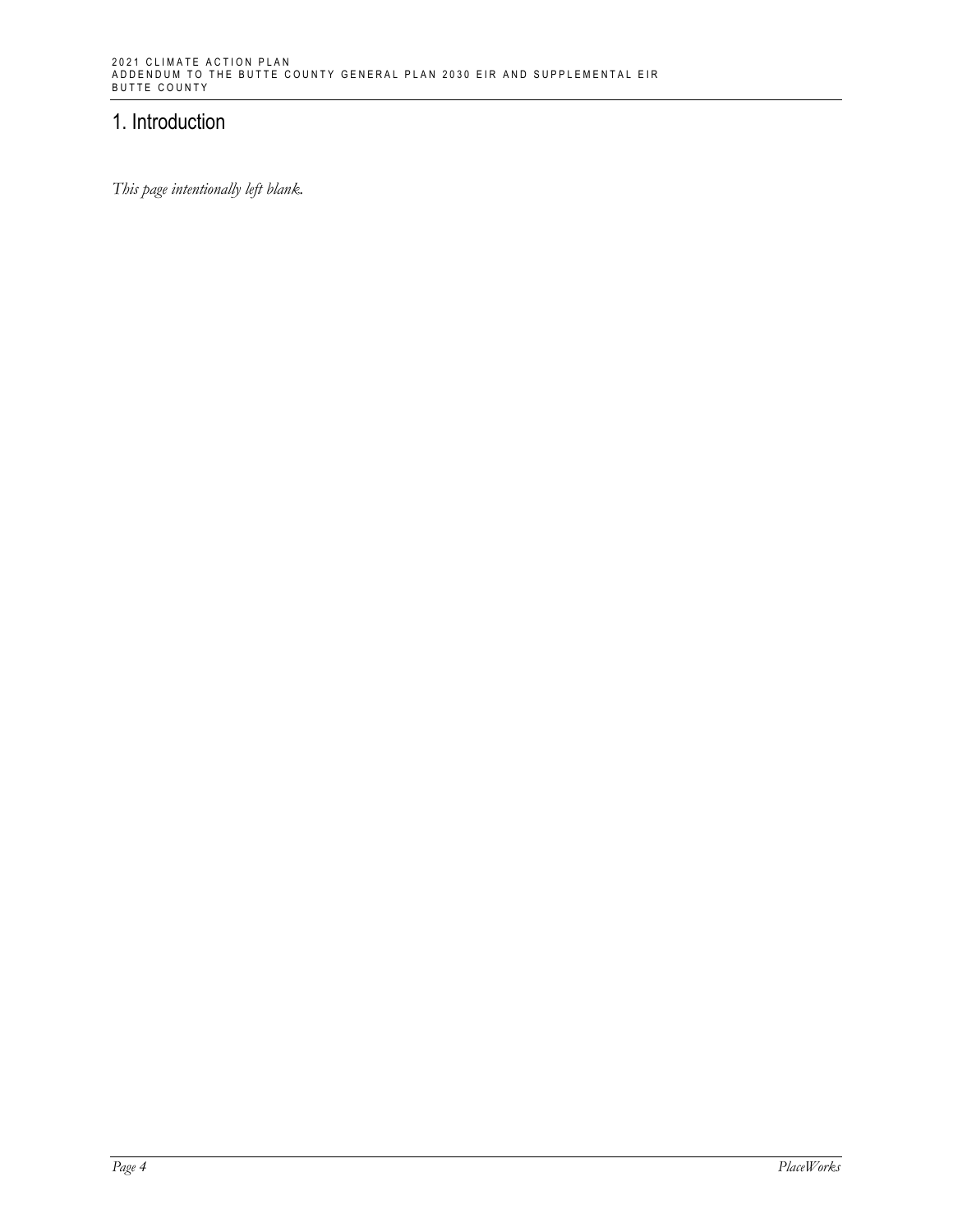# **2.1 REGIONAL LOCATION**

Butte County lies in north-central California at the northeastern end of the Sacramento Valley, approximately 150 miles northeast of San Francisco and 70 miles north of Sacramento. From the northeastern end of the Sacramento Valley, Butte County extends into the foothills at the confluence of the southern Cascade and the northern Sierra Nevada ranges.

Most of Butte County's urbanized areas are in the Sacramento River valley near prime agricultural lands and major transportation corridors. Urbanized areas in the county include the five incorporated municipalities: Chico, Oroville, Paradise, Gridley, and Biggs, as well as numerous smaller unincorporated communities. Land inside the city or town limits of incorporated municipalities is not under the County's jurisdiction. Therefore, the proposed 2021 CAP measures focus on lands in unincorporated Butte County, which contains approximately 78,702 people.

Regional access to the county is provided primarily by major highway corridors. State Routes (SR) 70 and 99 extend in a north–south direction through Butte County and are the principal transportation corridors connecting the county to the region. SR 32 and SR 162 provide subregional connections to areas to the east, northeast, and west of the county and to Interstate 5 (I-5).

# **2.2 STUDY AREA**

The total land area of unincorporated Butte County is approximately 1,030,910 acres of land (1,610 square miles) and can be divided into three general topographical areas: the western 45 percent of the county is a valley area, about 25 percent of the county is foothills to the east of the valley, and the eastern 30 percent of the county is mountainous. The study area for the Approved Project and Certified EIR consists of all land within the unincorporated areas of the county.

## **2.3 REGULATORY SETTING**

There are several regulatory documents intended to address the environmental effects of climate change through reductions in GHG emissions that guided the preparation of the 2014 CAP and the proposed 2021 CAP (Modified Project). The Modified Project was prepared in consideration of the following GHG regulatory provisions:

- California Buildings Standard Code (2019), Title 24 of the CCR, as adopted and incorporated in Chapter 26 – Buildings of the Butte County Code of Ordinances
- Renewables Portfolio Standards (introduced 2002)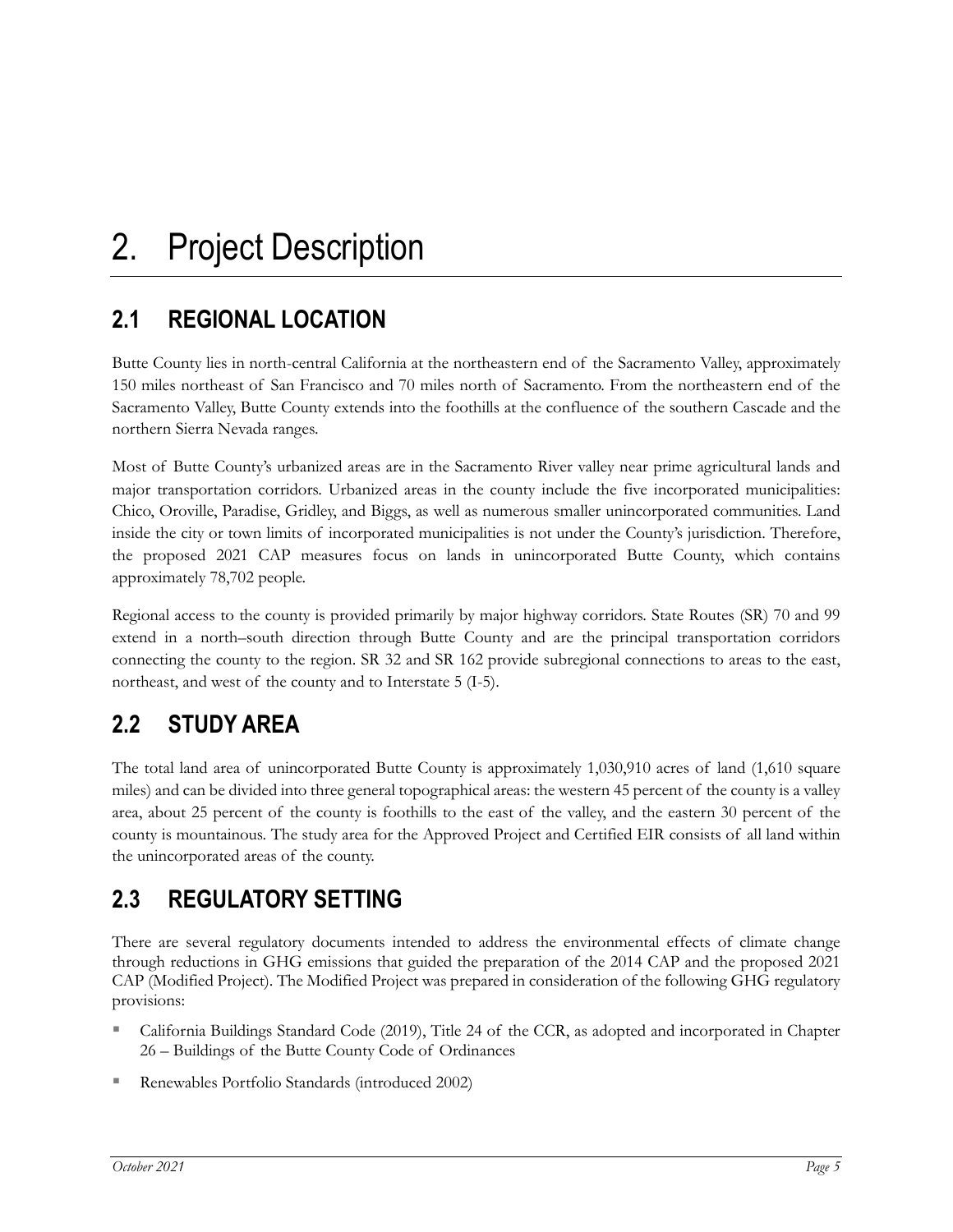- Executive Order S-3-05 (2005)
- Assembly Bill 32, the California Climate Solutions Act of 2006
- Assembly Bill 1493, automobile CO2 reduction requirements (introduced 2002)
- Senate Bill 97, modification to the California Public Resources Code (2007)
- Senate Bill 375, California's regional transportation and land use planning efforts (2008)
- Senate Bill 1368, emissions performance standards (2008)
- **Low Carbon Fuel Standard (2009)**
- Senate Bill 32, 2030 GHG emissions limit (2016)
- Climate Change Scoping Plan (2017)
- CEQA Guidelines Amendments concerning GHG emissions (2010)
- Executive Order B-30-15, adapt to changing climate conditions (2015)
- Executive Order B-55-18, carbon neutrality (no net GHG emissions) by 2045 (2018)
- Innovative Clean Transit, zero-emission bus standard (2018)

## **2.4 BACKGROUND**

## **2.4.1 Planning Process Leading to Approved Project**

The Approved Project process began in 2006 when the County initiated a multi-year effort to comprehensively update the General Plan to provide areas for future growth and conservation until the year 2030. On October 26, 2010, the County completed and adopted the 2030 General Plan (County Resolution 10-152). As part of Butte County's 2030 General Plan Conservation and Open Space Element, Action COS‐A1.1 requires the preparation of a CAP that ensures GHG emissions in Butte County would not contribute considerably to cumulative GHG emissions and associated climate change effects.

Consequently, on December 11, 2012, the Butte County Board of Supervisors approved a contract with Pacific Municipal Consultants to assist the county in carrying out a process and developing the 2014 CAP. While the 2030 General Plan was the main catalyst for the 2014 CAP, it also builds on the early efforts of County staff. Initiatives have included the work of the Butte County Sustainability Work Team, including an early report on government operations and energy efficiency. In 2004, Butte County also installed a 1-megawatt solar facility at the County Government Center. The planning process lasted approximately one year and consisted of a review of existing activities, in-depth technical analysis, and a collaborative outreach process with County staff, the general public, and agricultural stakeholders. During this time, two community open houses were held to familiarize the public with the CAP process and to accept public input.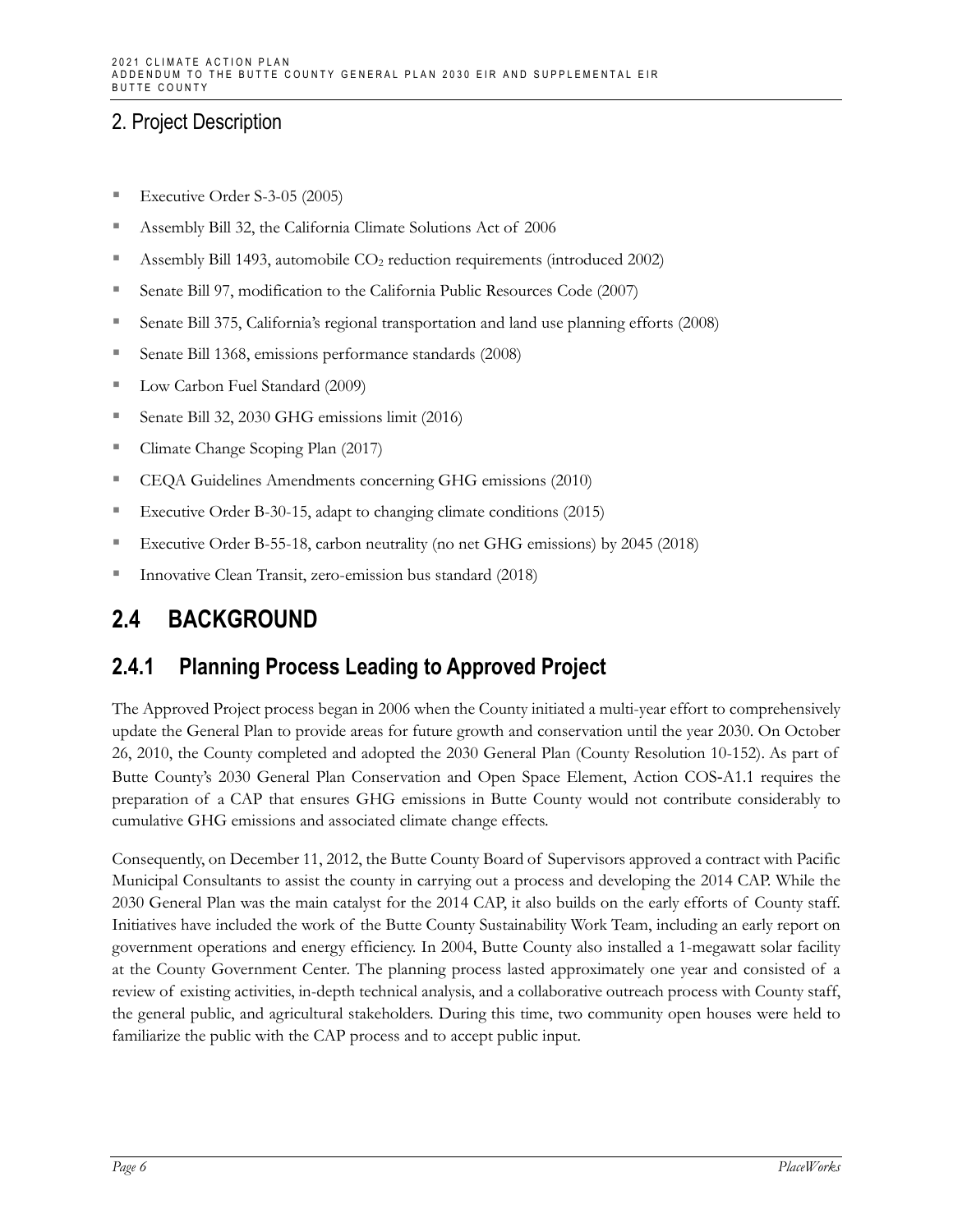The 2014 CAP process included a detailed inventory of GHG emissions, an inventory of Butte County government actions, the preparation of a Climate Change Preparedness Plan, identification and evaluation of emission-reduction measures, the development of a draft 2014 CAP for review by the public, and public hearings with the Planning Commission and Board of Supervisors. The 2014 CAP was a comprehensive strategy to reduce GHG emissions and streamline the environmental review of GHG emissions of future development projects within the county consistent with CEQA Guidelines Section 15183.5(b) to achieve the state-recommended GHG emissions-reduction target of 15 percent below 2006 emissions levels by 2020 and to establish a clear path for future and continued emissions reductions beyond 2020. The 2014 CAP also included an implementation program and a framework to monitor and report progress.

### **2.4.2 Planning Process Leading to Proposed Modified Project**

The Modified Project process began in 2020 and included stakeholder outreach and community workshops. The Modified Project preserves the structure and format of the 2014 CAP while providing updated information, an expanded set of GHG-reduction measures, and a longer-term planning horizon to the year 2050.

Butte County's 2014 CAP established a GHG emission-reduction target of 15 percent below 2006 levels by 2020, consistent with the guidance for local governments in the first Climate Change Scoping Plan. The reduction target was also projected to reflect the timeline of the 2030 General Plan, resulting in an additional reduction target of 42 percent below 2006 levels by 2030, which uses the 15-percent reduction target by 2020 as an interim target. In 2006, the unincorporated community-wide GHG emissions were 748,850 metric tons of carbon dioxide equivalent ( $MTCO<sub>2</sub>e$ ). In 2019, community-wide GHG emissions totaled 649,870 MTCO<sub>2</sub>e, a 13-percent reduction in GHG emissions between 2006 and 2019. GHG emissions from County operations increased between 2006 and 2019, climbing from 38,730 to 45,500 MTCO<sub>2</sub>e. The decrease in community-wide emissions was substantial but fell short of the 2014 CAP's goal of reducing GHG emissions 15 percent below 2006 levels by 2020. Emissions from County operations rose by 17 percent instead of decreasing as targeted by the 2014 CAP, primarily as a function of waste generated by the Camp Fire. A breakdown of GHG emissions for both community-wide and County operations is provided in Chapter 2 of the 2021 CAP.

The Modified Project revises the GHG emissions targets of the 2014 CAP, which would reduce GHG emissions 40 percent below 1990 emissions levels by 2030 and 80 percent below 1990 emissions levels by 2050, consistent with state recommendations for local government GHG reduction targets.

## **2.5 PROPOSED CHANGES**

The Modified Project, as an update to the 2014 CAP, updates the GHG emissions inventory to ensure consistency with the State of California's current guidance and best practices consistent with the General Plan policy direction to update the GHG reduction program every five years. It forecasts projected GHG emissions out to the year 2050, in contrast to the 2030 horizon of the 2014 CAP. The Modified Project also recommends new GHG emission measures to address areas not covered in the 2014 CAP in the form of 15 strategies that are organized into the following six sectors: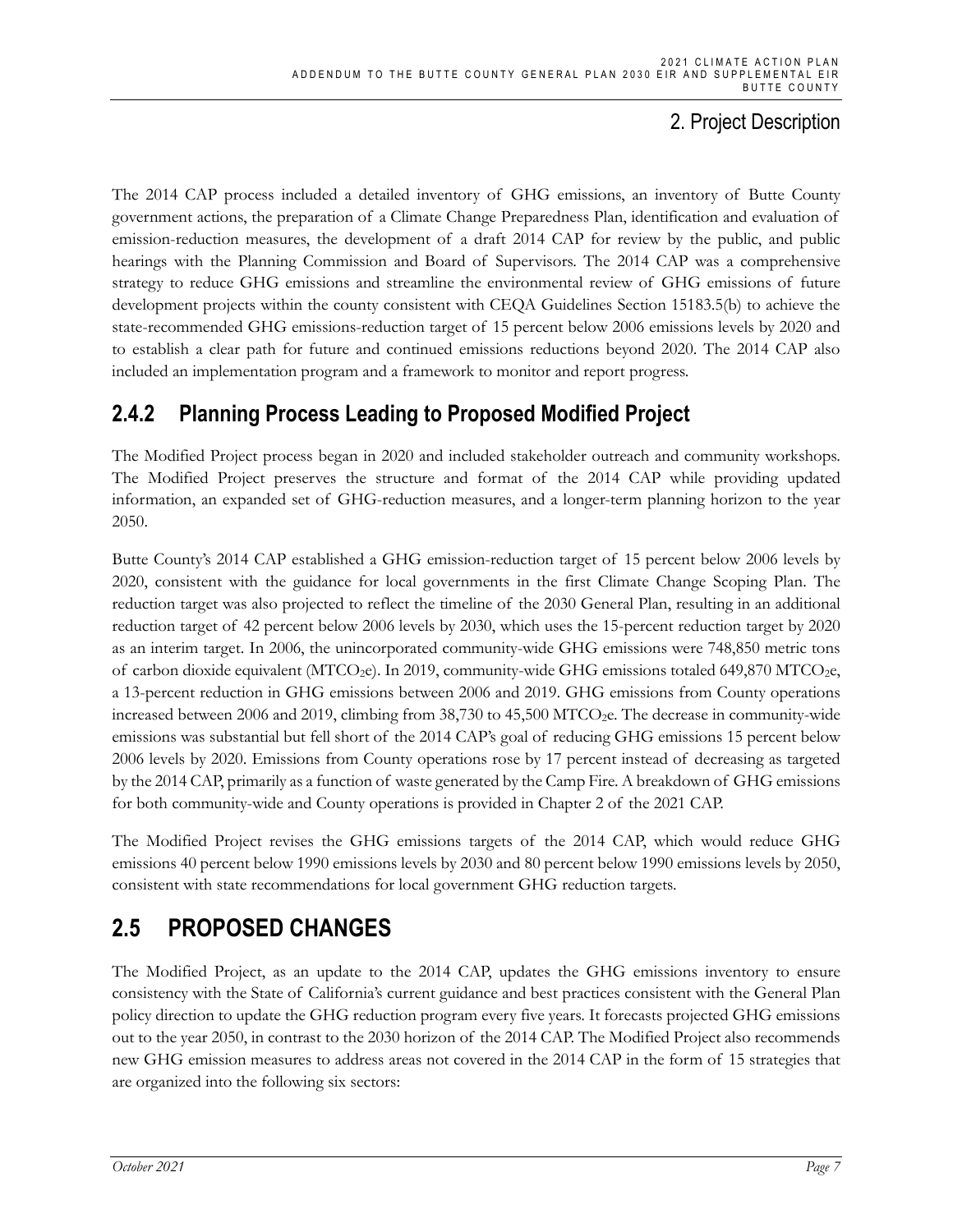- Energy Sector
- Water and Wastewater Sector
- Transportation and Land Use Sector
- Solid Waste Sector
- Agriculture Sector
- 
- Government Operations Sector

These strategies and associated actions require, encourage, or incentivize activities that would result in the reduction of GHG emissions in the county.

- **Strategy 1.** Continue efforts to promote energy conservation and efficiency opportunities for all residents, building/property owners, and renters in the unincorporated county, including support and promotion of programs for lower-income and disadvantaged populations.
- **Strategy 2.** Continue efforts to promote energy conservation and efficiency opportunities for all nonresidential uses in the unincorporated county, including County facilities, office space, commercial space, and industrial space.
- **Strategy 3.** Work with property owners and property management groups to increase overall building electrification and adoption of modern, efficient appliances in residential rental properties.
- **Strategy 4.** Support efforts to increase renewable and carbon-free energy generation, including wind, solar, and biomass, and to ensure customer access to such renewable energy.
- **Strategy 5.** Continue efforts to promote water conservation for all residents, building/property owners, and businesses in the unincorporated county, including support and promotion of programs for lowerincome and disadvantaged populations, and large water users.
- **Strategy 6.** Pursue Transportation Demand Management (TDM) strategies, implemented through local land use decisions and through partnerships with local employers that reduce VMT countywide.
- **Strategy 7.** Prioritize bicycling and walking as safe, practical, and attractive travel options countywide.
- **Strategy 8.** Reduce carbon emissions from transportation by facilitating a transition to efficient or cleanfuel vehicles.
- **Strategy 9.** Encourage hybrid and clean-fuel construction and landscaping equipment countywide.
- **Strategy 10.** Reduce the amount of solid waste sent to local landfills through innovative programs and partnerships.
- **Strategy 11.** Reduce emissions from disposal and decomposition of organic waste.
- **Strategy 12.** Work to reduce GHG emissions associated with agricultural equipment, in partnership with regional partners, agencies, and members of the agricultural community.
- **Strategy 13.** Track trends in agricultural operations and encourage existing and new farming techniques that reduce GHG emissions from crop cultivation.
- **Strategy 15.** Implement projects and programs to reduce GHG emissions associated with Butte County operations.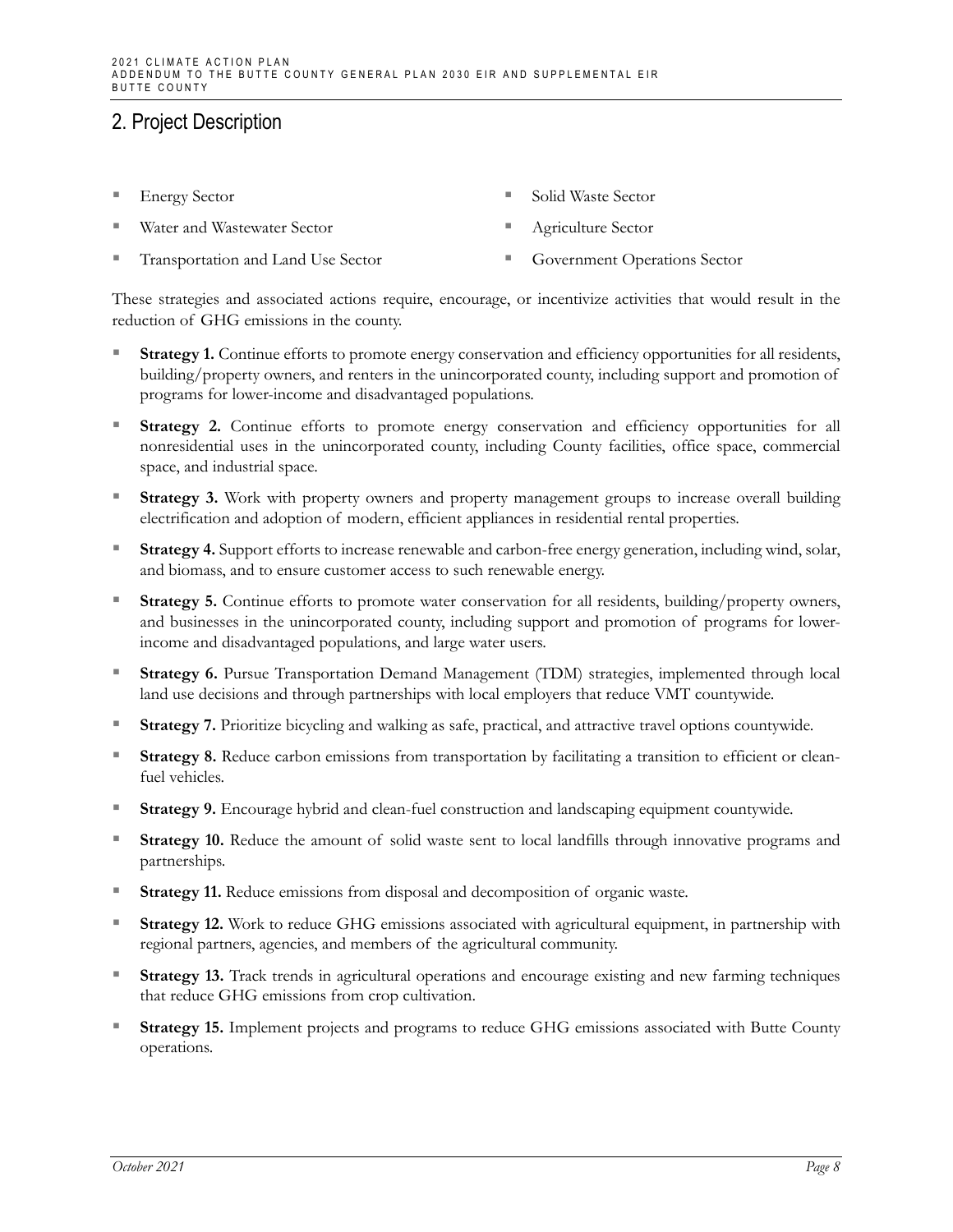The Modified Project revises the County's GHG emissions targets from the 2014 CAP, which was designed to reduce GHG emissions 15 percent below 2006 emissions levels (equivalent to 1990 levels) by 2020. The 2021 CAP is projected to reduce Butte County's GHG emissions to 512,940 MTCO<sub>2</sub>e by 2030 and 195,660 MTCO<sub>2</sub>e by 2050. This would reduce emissions to 40 percent below 1990 levels by 2030, and to 80 percent below 1990 levels by 2050. Thus, implementation of the 2021 CAP would achieve the County's 2030 and 2050 GHG reduction targets. Because the 2021 CAP is an actively-managed document, it has the flexibility to be modified as the science and regulatory framework around climate change is refined and improved over time.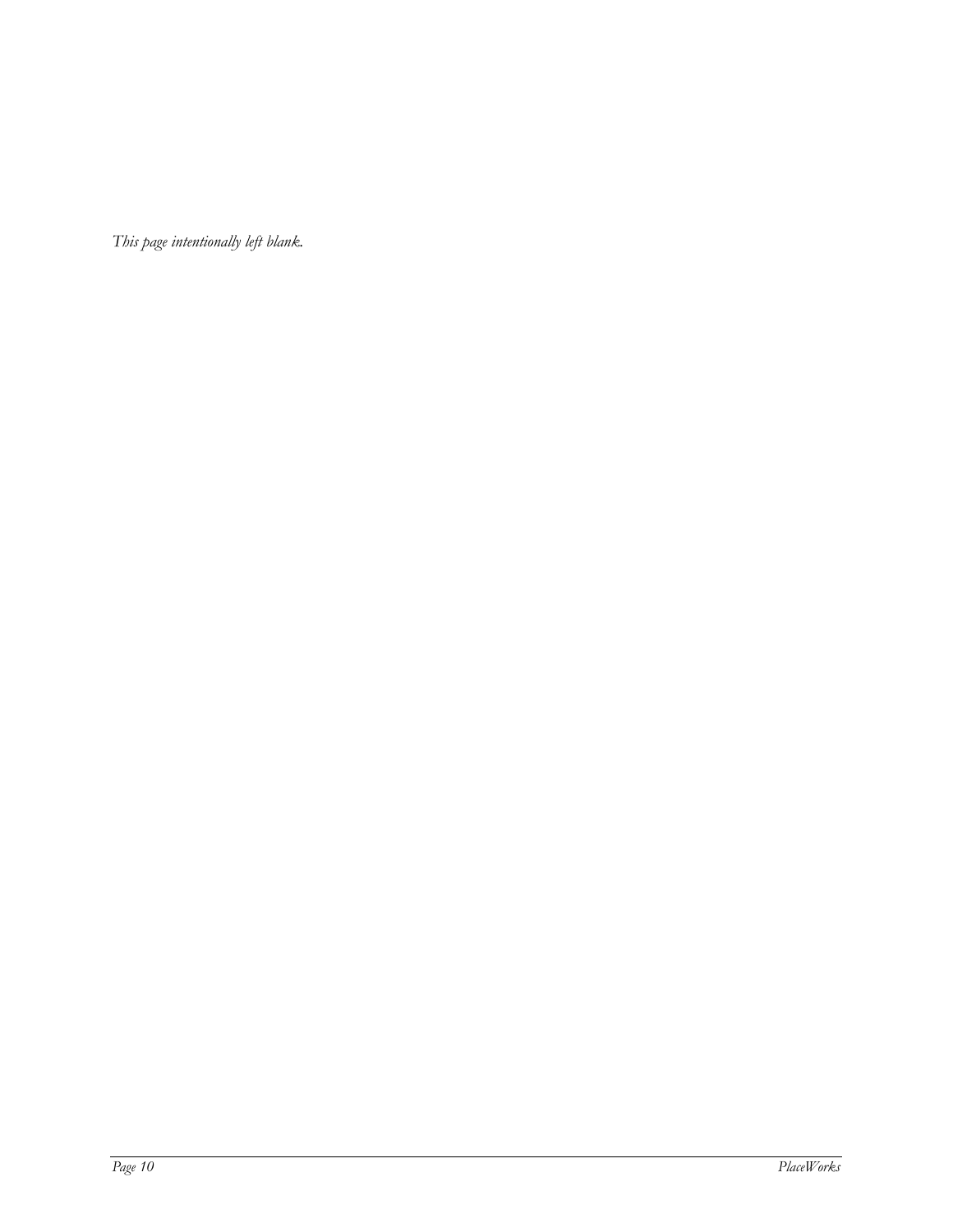# 3. Environmental Analysis

As a plan-level document, the Modified Project does not include any site-specific designs or propose to develop specific projects that would result in a physical change to the environment. Rather, the proposed 2021 CAP strategies and associated actions relate to public education and outreach efforts regarding methods of reducing GHG emissions, administrative actions to monitor progress, and to encourage participation in programs such as the following:

- Strategy 3. Work with property owners and property management groups to increase overall building electrification and adoption of modern, efficient appliances in existing residential rental properties.
- **Strategy 4.** Support efforts to increase renewable and carbon-free energy generation, including wind, solar, and biomass, and to ensure customer access to such renewable energy.
- **Strategy 7.** Prioritize bicycling and walking as safe, practical, and attractive travel options countywide.
- **Strategy 9.** Encourage hybrid and clean-fuel construction and landscaping equipment countywide.
- **Strategy 10.** Reduce the amount of solid waste sent to local landfills through innovative programs and partnerships.
- **Strategy 15.** Implement projects and programs to reduce GHG emissions associated with Butte County operations.

As shown here, the strategies either apply to existing buildings that have already completed the environmental analysis, address operational characteristics of the county, or encourage options for actions that would reduce GHG emissions.

The 2021 CAP does not result in any new development potential or construction of facilities beyond those considered in the General Plan EIR. All development constructed as a result of implementation of 2021 CAP measures and actions would be subject to all existing County development standards as well as environmental review according to existing Butte County and CEQA requirements. Because the proposed 2021 CAP does not result in new development potential beyond that identified in the 2030 General Plan, and all future development is subject to existing development standards, implementation of the proposed CAP would not result in new or additional impacts in the following subject areas:

- Aesthetics/Visual Resources
- Cultural Resources
- Geology, Soils, and Mineral Resources
- Hazards and Safety
- Air Quality
- Land Use and Planning
- Population and Housing
- Public Services and Recreation
- Utilities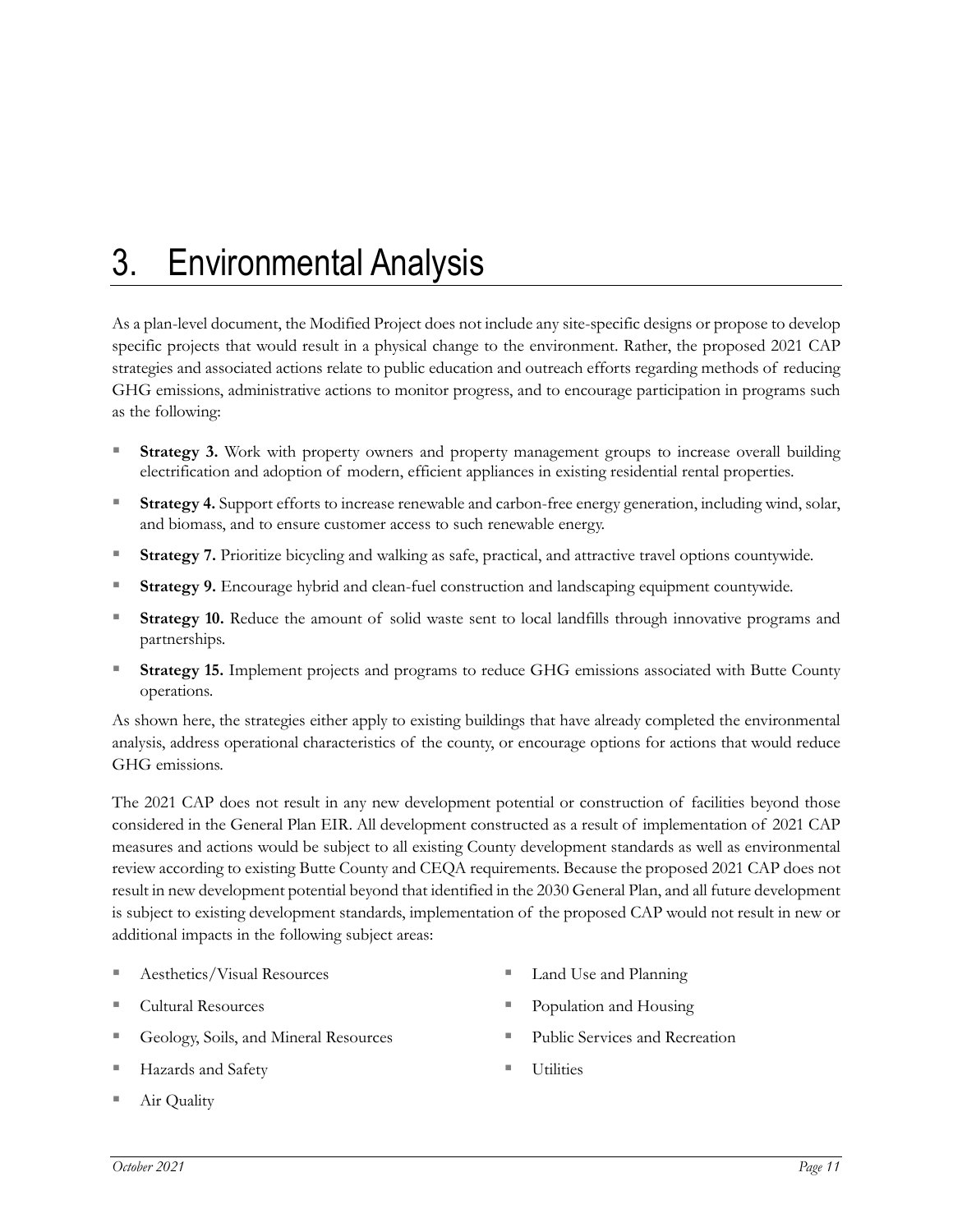Additionally, the goals, policies, and actions in the 2030 General Plan reduce impacts to these areas to less-thansignificant levels. As demonstrated in the Certified EIR, all impacts were found to be less than significant or less than significant with mitigation except for the significant and unavoidable impacts to the environmental topics of agriculture, hydrology and water quality, noise, and transportation and circulation. Implementation of the 2021 CAP may affect these determinations by increasing the potential impact.

# **3.1 AGRICULTURE**

The proposed project would not result in new agricultural resource impacts that were not addressed in the County's General Plan EIR. No provisions implemented under the 2021 CAP would result in agriculture-related impacts, and no cumulative impacts would occur. There are no changed circumstances or new information meeting the standards for requiring further environmental review under CEQA Guidelines Section 15162. Environmental effects associated with agricultural impacts of the 2030 General Plan were evaluated in the General Plan EIR (see General Plan EIR, Section 4.2). No changes in land use patterns are proposed by the 2021 CAP. Adoption and implementation of the 2021 CAP would not result in new or more severe impacts beyond what was addressed in the General Plan EIR and would not meet any other criteria under CEQA Guidelines Section 15162(a)(3).

# **3.2 HYDROLOGY AND WATER QUALITY**

The proposed 2021 CAP does not increase the potential for development in the county and therefore would not result in additional hydrology and water quality impacts beyond those addressed in the General Plan 2030 EIR. There are no physical development provisions in the proposed 2021 CAP that would result in hydrologyrelated impacts. The proposed 2021 CAP does not contain any construction approvals and therefore would not trigger additional flood hazards beyond those considered in the General Plan 2030 EIR. There are no changed circumstances or new information meeting the standards for requiring further environmental review under CEQA Guidelines Section 15162. Environmental effects associated with hydrology and water quality impacts of the 2030 General Plan were evaluated in the General Plan 2030 EIR (see General Plan EIR Section 4.8). No changes in land use patterns are proposed by the 2021 CAP. Adoption and implementation of the 2021 CAP would not result in new or more severe impacts beyond what was addressed in the General Plan EIR and would not meet any other standards under CEQA Guidelines Section 15162(a)(3).

# **3.3 NOISE**

The proposed 2021 CAP does not result in any new development potential or construction of facilities that affect project or cumulative ambient noise levels beyond levels considered in the General Plan 2030 EIR. Implementation of measures and actions under the 2021 CAP would be subject to all County development standards regarding noise as well as further CEQA analysis of project-specific impacts. There are no changed circumstances or new information meeting the standards for requiring further environmental review under CEQA Guidelines Section 15162. Environmental effects associated with noise impacts of the 2030 General Plan were evaluated in the General Plan 2030 EIR (see General Plan EIR Section 4.10). No changes in land use patterns are proposed by the 2021 CAP. Measures implemented under the 2021 CAP would not result in increased noise levels in the county. Adoption and implementation of the CAP would not result in new or more severe impacts beyond what was addressed in the General Plan 2030 EIR and would not meet any other standards under CEQA Guidelines Section 15162(a)(3).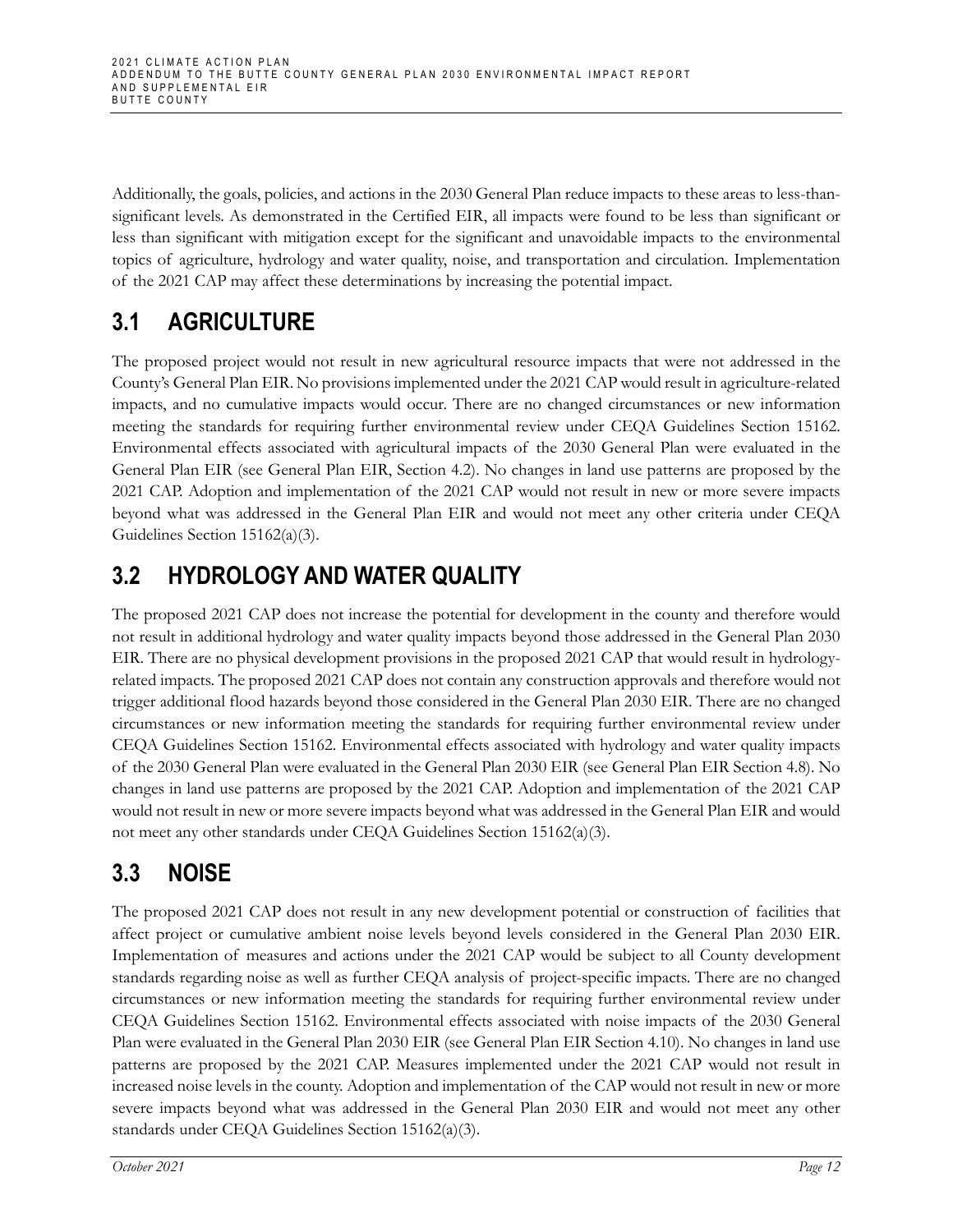#### 3. Environmental Analysis

## **3.4 TRANSPORTATION AND CIRCULATION**

The 2021 CAP would not result in new significant impacts or increase the severity of significant transportation and circulation impacts beyond what was addressed in the General Plan 2030 EIR. There would be no degradation of levels of service at roadway segments and intersections analyzed under the General Plan 2030 EIR, and no new cumulative traffic impacts would occur. There are no changed circumstances or new information meeting the standards for requiring further environmental review under CEQA Guidelines Section 15162. Environmental effects associated with transportation impacts of the 2030 General Plan were evaluated in the General Plan 2030 EIR (see General Plan EIR Section 4.13). No changes in land use patterns are proposed by the 2021 CAP. Adoption and implementation of the 2021 CAP would not result in new or more severe impacts beyond what was addressed in the General Plan 2030 EIR and would not meet any other standards under CEQA Guidelines Section 15162(a)(3). The result of the 2021 CAP measures listed previously would be to reduce the generation of GHGs by decreasing the amount of vehicle miles traveled (VMT) in the county. Therefore, implementation of the goal and measures would result in a reduction in GHG emissions, which would be beneficial.

The 2021 CAP is projected to reduce Butte County's GHG emissions to 40 percent below 1990 levels by 2030, and to 80 percent below 1990 levels by 2050, which places Butte County on a trajectory toward achievement of its 2030 and 2050 GHG reduction targets and continued GHG emission reduction that will support increased reduction activities in the future. Because the 2021 CAP is an actively managed document, it has the flexibility to be modified as the science and regulatory framework around climate change is refined and improved over time. Butte County has successfully decreased GHG emissions by 13 percent (98,980 MTCO<sub>2</sub>e) between 2006 and 2019. Like the 2014 CAP, the proposed 2021 CAP will reduce GHG emissions for Butte County through a mix of mandatory and voluntary measures listed previously (GHG emissions measures in the form of strategies). Therefore, implementing the Modified Project would not result in a substantial increase in magnitude of the significant and unavoidable impacts of the Approved Project.

Furthermore, these measures in the 2021 CAP are beneficial, designed to reduce an environmental impact, specifically GHG emissions. The Modified Project does not grant any permission to build (entitlements) any development that would result in physical changes to the environment or have the potential to result in physical impacts on the environment. The Modified Project as implemented would remain consistent with the analysis in the Certified EIR; all impacts would be nearly equivalent to the impacts previously analyzed in the General Plan 2030 EIR. In addition, there have been no substantial changes in the circumstances under which the Modified Project is undertaken that would require major revisions of the previous EIR due to the involvement of new significant environmental effects or a substantial increase in the severity of previously identified significant effects under CEQA Guidelines Section 15162(a)(2). The strategies and actions in the 2021 CAP would result in beneficial effects that promote green building practices, such as use of environmentally friendly building materials, reduced water and energy use, and waste reduction. There have been no substantial changes in the environmental conditions or land use patterns in the county not contemplated and analyzed in the General Plan 2030 EIR that would result in new or substantially more severe environmental impacts in association with implementation of the 2021 CAP.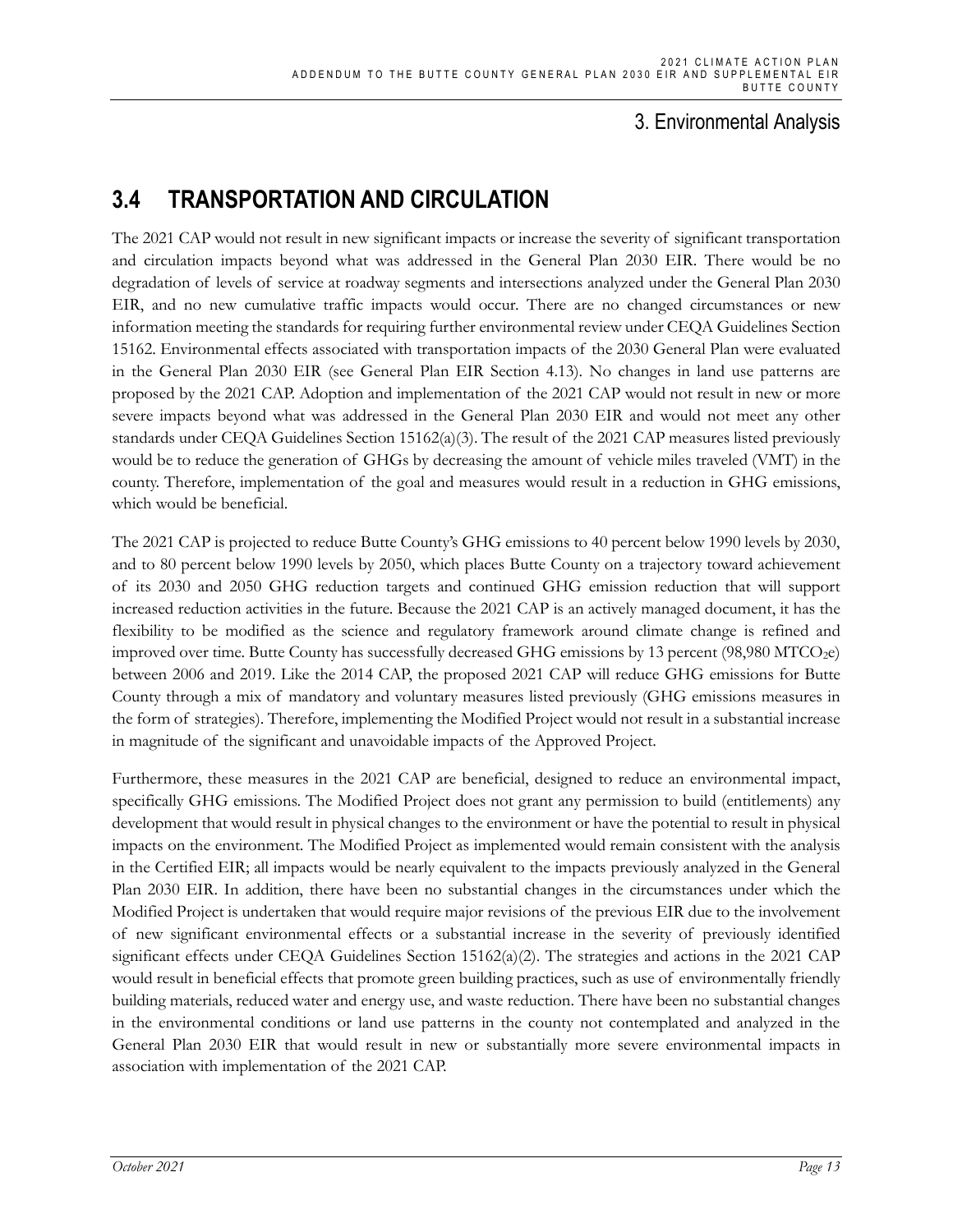### 3. Environmental Analysis

Finally, there is no new information of substantial importance that was not known or could not have been known at the time of certification of the General Plan 2030 EIR that identifies a new significant impact not discussed in the General Plan EIR, a substantial increase in the severity of a previously identified significant impact, mitigation measures or alternatives previously found infeasible that would now be feasible and would substantially reduce one or more significant effects of the Approved Project, or mitigation measures or alternatives that are considerably different from those analyzed in the General Plan 2030 EIR, which would substantially reduce one or more significant effects on the environment.

Based on the information provided in this Addendum, implementation of the proposed 2021 CAP would not result in any new impacts or increase the severity of previously identified significant impacts analyzed in the Certified EIR. The proposed modifications to the Approved Project would not result in a substantial change to the project, so additional environmental review is not necessary.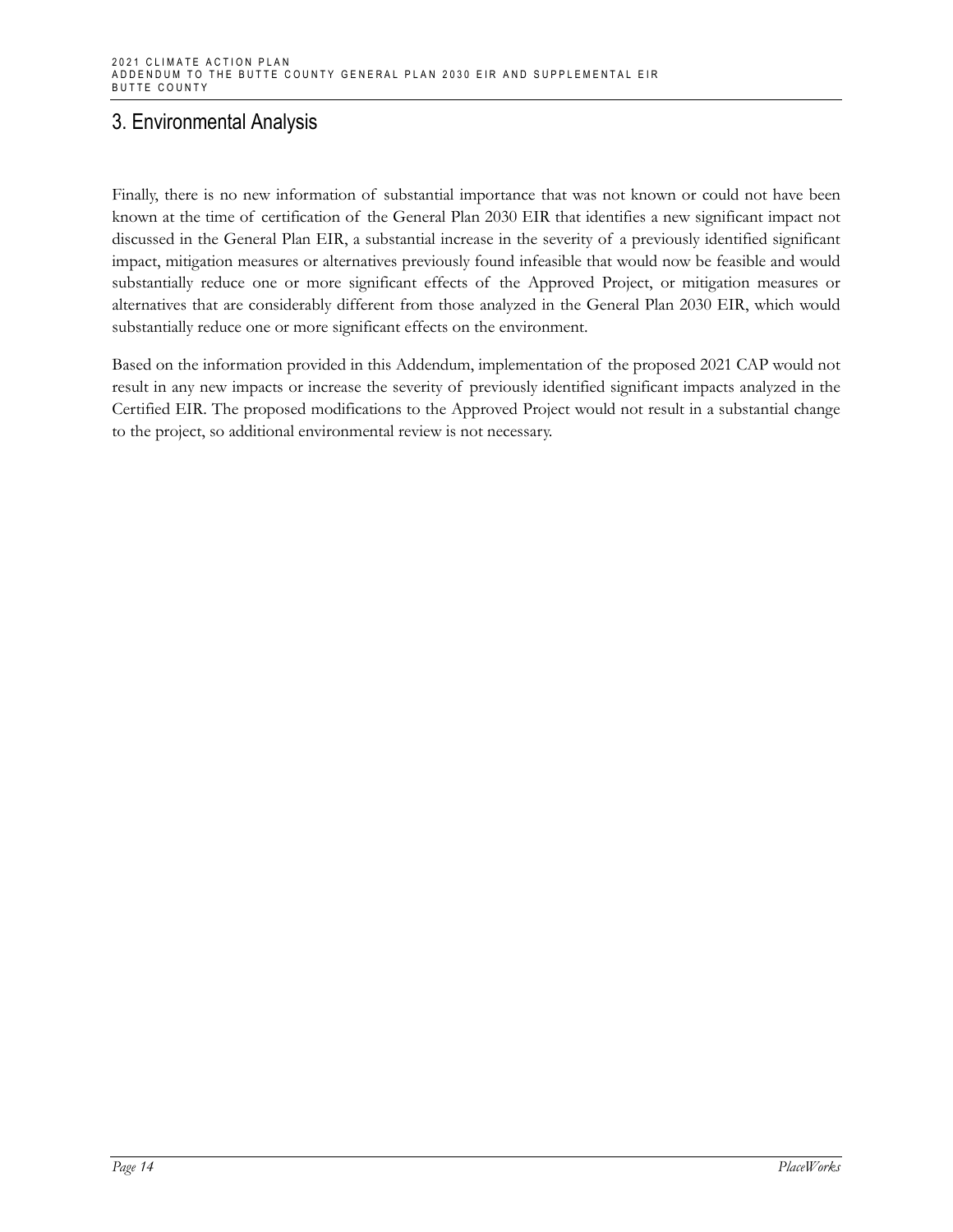# 4. References

Butte County, 2010a. *Butte County General Plan 2030 EIR Draft Environmental Impact Report*. SCH No. 2008092062.

Butte County, 2010b. *Butte County General Plan 2030 Final Environmental Impact Report*. SCH No. 2008092062.

Butte County, 2012. *Butte County General Plan 2030 EIR Supplemental Draft Environmental Impact Report*. SCH No. 2012072025.

Butte County, 2014. *Butte County Climate Action Plan.* February 2014.